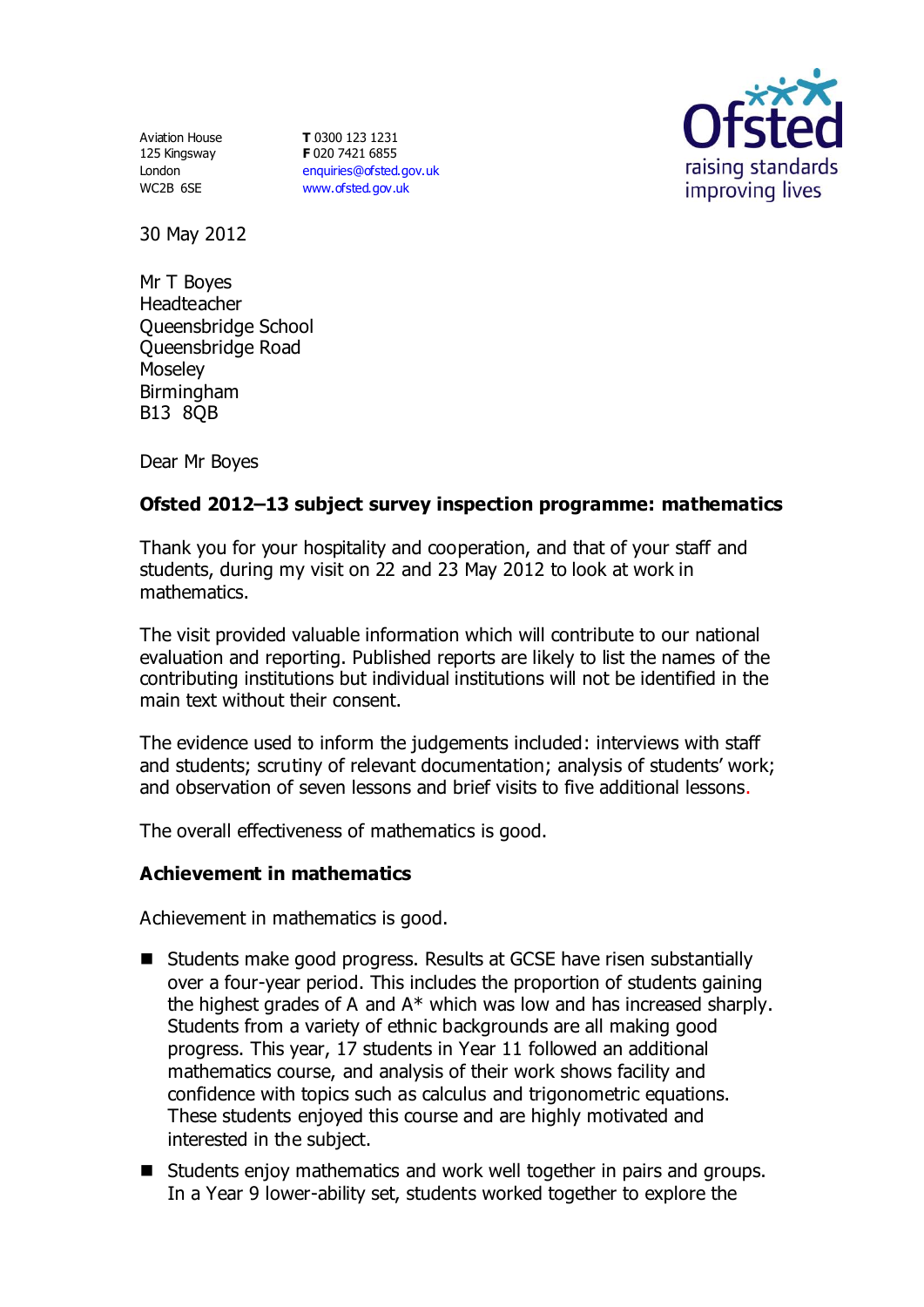number patterns and formulae resulting from various matchstick patterns. They worked with enthusiasm and made rapid progress.

■ Students in Year 7 from a wide variety of mathematics sets showed confidence with solving equations and simplifying expressions. However, they were less sure about the purpose of algebra, whereas students in Years 10 and 11 could give cogent reasons and showed an understanding of its importance.

### **Quality of teaching in mathematics**

The quality of teaching in mathematics is good.

- The relationships between teachers and students are very good and the climate for learning is very positive throughout the department. Teachers have good subject knowledge and explain mathematical concepts clearly. Lessons begin with starter activities which are effective in engaging students' interest quickly and reminding them of recent work. Teachers emphasise the key mathematical vocabulary in each lesson and, as a result, some students' mathematical vocabulary is in fact richer than their everyday vocabulary. The marking of students' work is thorough, and teachers identify and explain errors that arise.
- Teachers make good use of students working in pairs or groups. In a Year 9 class, students were exploring transformations. The teacher had prepared cards that needed to be matched for shapes that were mathematically similar. Some of the more complicated cases provoked discussion and debate. This activity therefore helped to deepen students' understanding of the concept of similarity. In another Year 9 class, students walked up and down a number line, following certain instructions, and so enhanced their understanding of positive and negative numbers.
- Teachers also make good use of students' responses to questions to shape their lessons. Small whiteboards are used effectively for students to display answers. In a lesson on formulae, a teacher used students' responses to assess their understanding very quickly. She gave different work to three groups based on this feedback, including extension work, while she worked intensively to support a further group.

## **Quality of the curriculum in mathematics**

The quality of the curriculum in mathematics is satisfactory.

 $\blacksquare$  A clear plan for the teaching of mathematical topics through the school provides for a good continuity of students' experience. From this, teachers produce medium-term plans. Students have some opportunities to explore within mathematics, and some have used information and communication technology as a tool to explore, for example, transformations. However, the department's scheme of work gives very little guidance on what activities are used and in which topic. As a result, the opportunities for students to investigate within mathematics and to apply mathematics are restricted, and are also uneven across teaching groups.